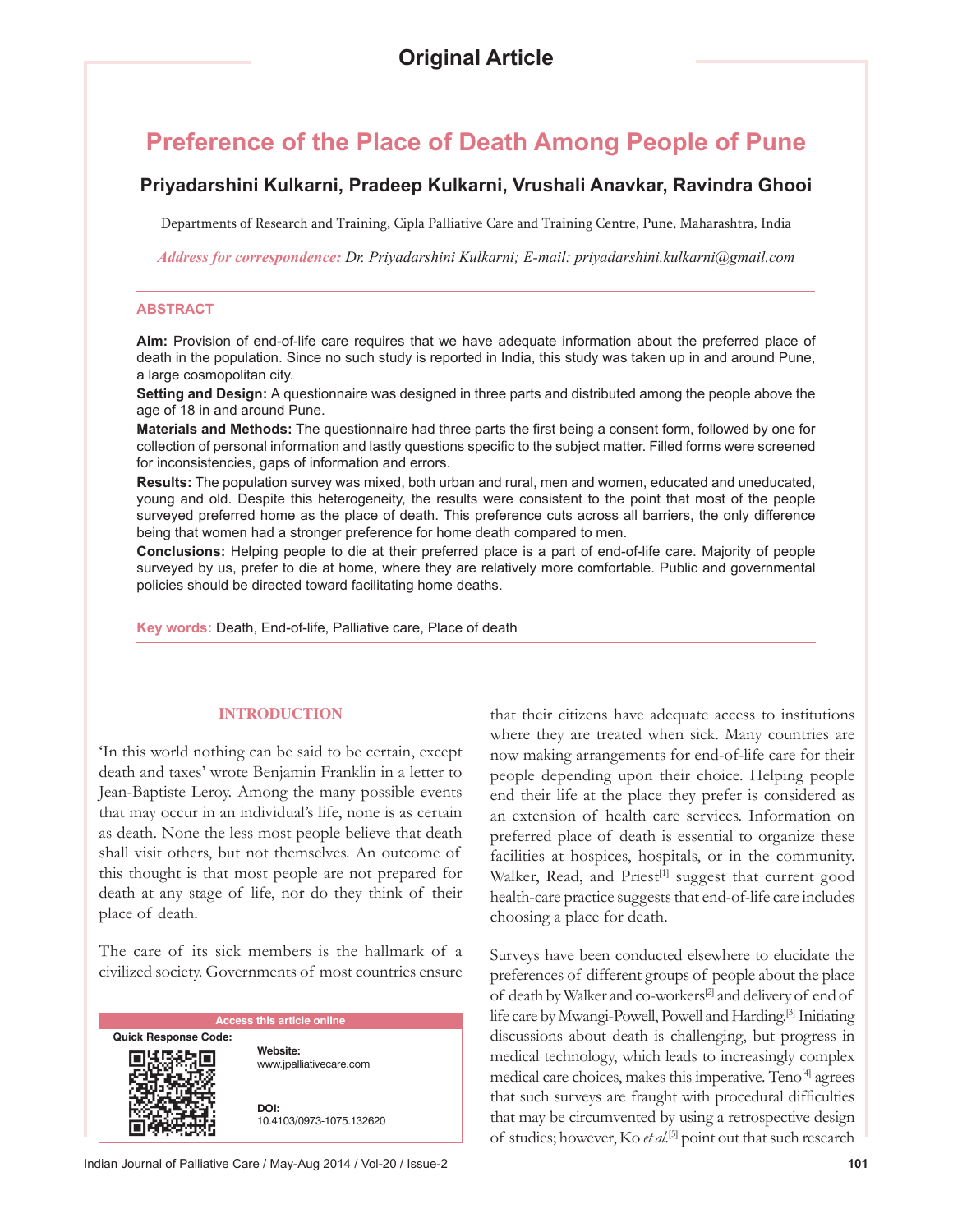suffers from problems of reliability and validity, though winning on procedural simplicity.

Many of the surveys such as those by Ishikawa et al.<sup>[6]</sup> have focused on patients and some, such as the one by Brogaard *et al.*<sup>[7]</sup> on terminal cases of cancer. There are a few studies on mixed populations comprising patients and healthy subjects too, such as the one by Yamagishi *et al*.,[8] while others such as Fukui *et al*. [9] have focussed on a healthy population. These studies take care of the possible differences of opinion between the sick and the healthy members of the population. However, little is known about the preference of place of death in India and the developing world. A search of the relevant literature failed to reveal any study from the Indian subcontinent.

The present study was sponsored by the Cipla Palliative Care and Training Centre, Warje, Pune with multiple objectives. Primarily, we wanted to know if the Indian population thinks about their own death and factors that might induce such thoughts. Secondly, we wanted to know the preferred place of death and the differences if any that exist among the sub-populations toward the same.

Morhaim and Pollack<sup>[10]</sup> cite examples of countries where advanced directives are commonly used and are legally binding. These directives help doctors in decision making during medical crises and end-of-life care. In the absence of a clear cut legal position of advanced directives in India, the people have no option of recording their wishes about their end-of-life care. When the time for end-of-life care comes, most people lack the autonomy of ensuring that their wishes are followed, this makes it all the more necessary to record their wishes about the end of life.

Planning a survey on preference of place of death poses logistic and ethical questions. There is a debate over the type of population to be included in the survey. The healthy, the sick, the terminally ill patients, or a mixed population could be studied as has been elsewhere. For an initial study, we preferred a mixed population from the society, which consists of mostly healthy, and some sick people. Subsequent studies could be conducted on specific sub-groups of the population.

There is a dilemma about the age group selected for the study. Asking children this question is certainly not ethical, nor is ethical to ask this of the very old, though both these groups may require end of life care as suggested by Griffith *et al.*<sup>[11]</sup> We also need to consider the availability of subjects to conduct the survey. Older adults are generally busy in their professions and may not have time to devote to answering questions of the volunteers, while students have the time and inclination.

Exposure to death of near and dear ones has been known to impact the way of thinking and even make more palpable changes in the people's life. Bereavement is known to cause a significant impact on an individual and even modify the life. Whyte *et al.*<sup>[12]</sup> and Dietz *et al.*<sup>[13]</sup> studied the impact of the death of parents; while Duggleby *et al*. [14] and Yopp and Rosenstein<sup>[15]</sup> studied the impact of the death of a spouse. Rostila *et al.*[16] investigated the effect of sibbling's demise while Yeates *et al*. [17] studied the effect of children's death on parents, and Creighton *et al*. [18] showed that people are more profoundly affected by the death of friends than that of other relatives. Digiacomo *et al*. [19] showed that the impact of the death is more pronounced if the respondents have been closely involved in care giving during the illness.

Shah *et al.*<sup>[20]</sup> showed that in some instances bereavement leads to change in attitudes, while Herberman Mash, Fullerton and Ursano<sup>[21]</sup> demonstrated changes in physical health. Rostila *et al.*<sup>[22]</sup> showed that the death of a close one could lead to serious medical conditions and sometimes death. Bereavement is known to affect people who are related to the deceased and at times even those who are not related to the deceased (Mathews *et al*. [23] and Nazarko**[24]**). Health-care professionals though long exposed to disease and death, are also affected by deaths of those under their care as observed by Plante and Cyr.[25] Death of colleagues was noted by Toblin *et al.*<sup>[26]</sup> to have profound effects especially when they are brothers in arms.

While planning the survey all these factors were considered. It was decided to conduct the survey so that the study has adequate power to differentiate between the responses at a confidence level of 99% with a confidence interval of 5. The required figure is 666. We predicted a minimum of four sub groups for analysis and hence were keen to have a minimum of 2640 subjects. Given the known inaccuracies in collecting and recording survey data it was decided to study at least 3300 (with room for 25% of questionnaires returning unusable data).

## **MATERIALS AND METHODS**

This study used a survey methodology to elicit responses from the chosen population. The geographic area for the survey was in and around the city of Pune located between 18° 32"North latitude and 73° 51"East longitude. Pune is the sixth largest metropolis of India, and was established way back in 847 AD. The city of Pune is administered by the Pune Municipal Corporation (PMC), and to the northwest lie Pimpri and Chinchwad, which are in Pune Metropolitan area but administered by the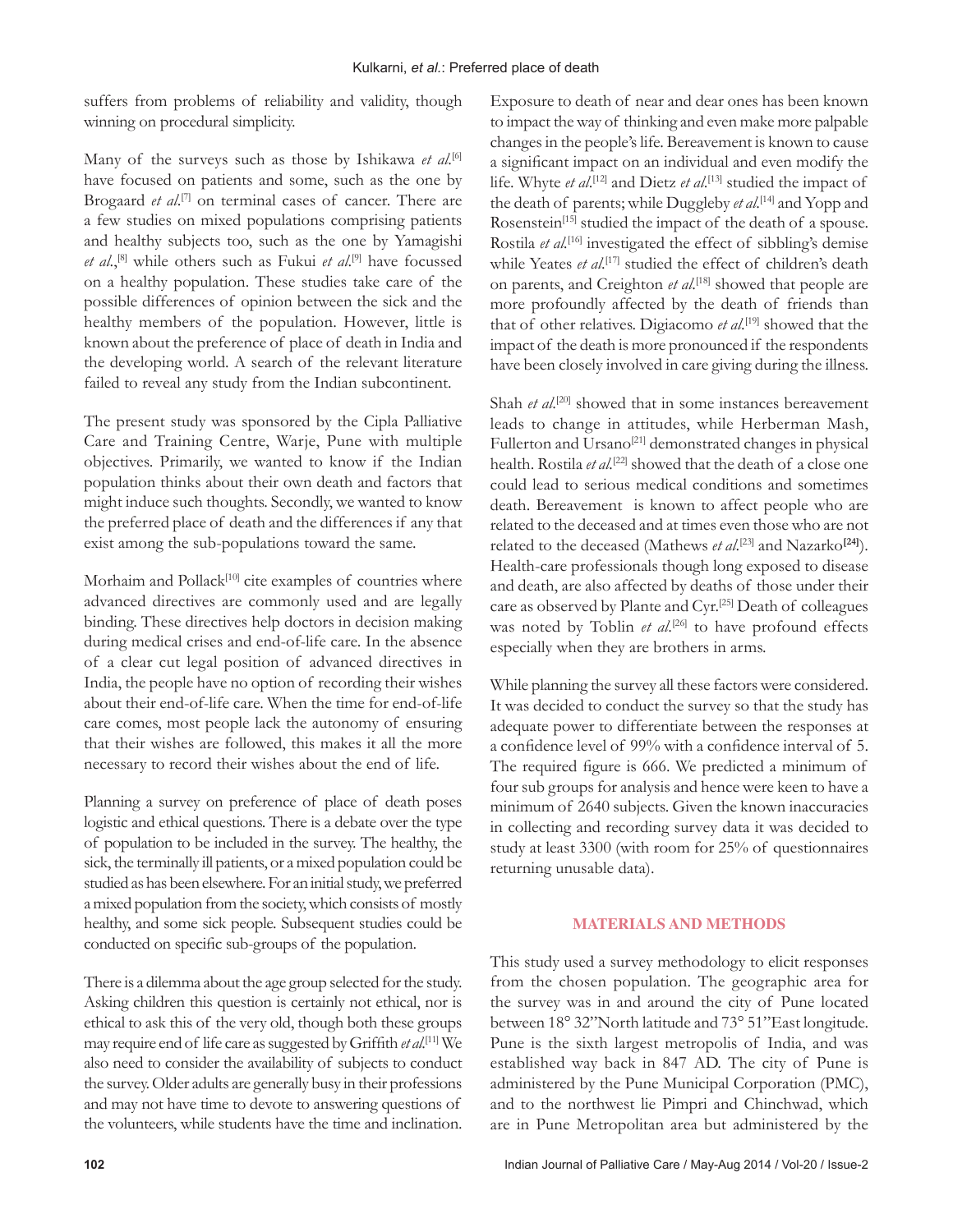Pimpri Chinchwad Municipal Corporation (PCMC). There is virtually no boundary between the areas of PMC and PCMC, and the city is one single contiguous block. Hence, it is virtually impossible to exclude citizens of PCMC while collecting a sample from PMC area. In any case there is no known difference in the populations in these areas, which could affect the results.

A questionnaire was developed which contained three parts. The first was the information sheet, which explained the basic objectives of the survey. The respondents were explained that there were no 'right' or 'wrong' answers to any questions, but answers were based on experiences and perspectives. The next part was the informed consent. This was the detachable portion and contained the identity of the respondent along with a code number. The final part was the questionnaire which carried only the code number but no other identity of the respondent. This part also collected the demographic information of the respondent followed by death-related questions.

Two languages are mainly used in the PMC and PCMC area. One is the regional language Marathi and the other being English. The entire questionnaire was translated into Marathi; however, no back translation was required since our staff and volunteers were familiar with these languages and agreed that the translation was faithful and acceptable.

The Ethics Committee of the Chest Research Foundation, Pune, was approached for ethical clearance of the study. The committee provided a written approval to the study.

Volunteers who conducted the study, were from our center, educational institutes and research students. They were trained to conduct the survey in a half day training session. They were provided with the printed questionnaires and guided about the areas they could survey. On receipt of the filled forms, the consent form was separated and filed separately. The rest of the questionnaire was sent for data entry.

The data from the forms were entered in Microsoft Excel. Data validation was done using available tools to eliminate erroneous or questionable data. The balance data was analyzed using conventional statistical methods.

## **RESULTS**

## **Sample characteristics**

This was a large survey, conducted with the help of a number of volunteers both within and without the organization. Despite the training and their dedication some of the responses were not complete. In many questionnaires few questions were left blank. Such questionnaires were excluded from analysis of individual parameters.

A total of 3440 respondents were approached for the survey, of these 1457 were male and 1983 were female.

## **Age**

While an attempt was made to record the age of all responders accurately, age details were available in only 3189 responders. Thus, data was available and accurately recorded in 92.7% responders. The lowest age was 18 years while the highest was 88.3 years. The average age of the population was 35.27 years and the median age was 30.2 years.

## **Income**

Of the total responders 67 did not give any information about their income. The largest group was one which had no income (it must be clarified that housewives are generally included in this group, though this inclusion may not be justified). Of the earning respondents about half had an income of less than Rs. 10,000 per month while half had an income exceeding that [Table 1].

## **Discussion about death**

A majority of our respondents (59%) stated that they were comfortable discussing about death in general. However, a lower percentage (52%) had actually discussed death in general with friends and family, and only 41% admitted to having discussed their own death.

#### **Exposure to death**

A majority of our respondents (75%) had gone through the experience of death among those close to them, while 25% had not. Most of these deaths had taken place more than 2 years prior to filling the questionnaire. The place where the deaths took place is shown in Table 2. Table 3 shows the relation of the deceased with the respondent and the impact of the death on the respondent.

In a majority of cases the death was due to illness (68%) and over half of the respondents were involved in care

| Table 1: Income-wise distribution of<br>respondents |        |  |  |
|-----------------------------------------------------|--------|--|--|
| Income                                              | Number |  |  |
| No Income                                           | 1636   |  |  |
| Rs. 10,000                                          | 840    |  |  |
| Above Rs. 10000                                     | 886    |  |  |
| Total                                               | 3429   |  |  |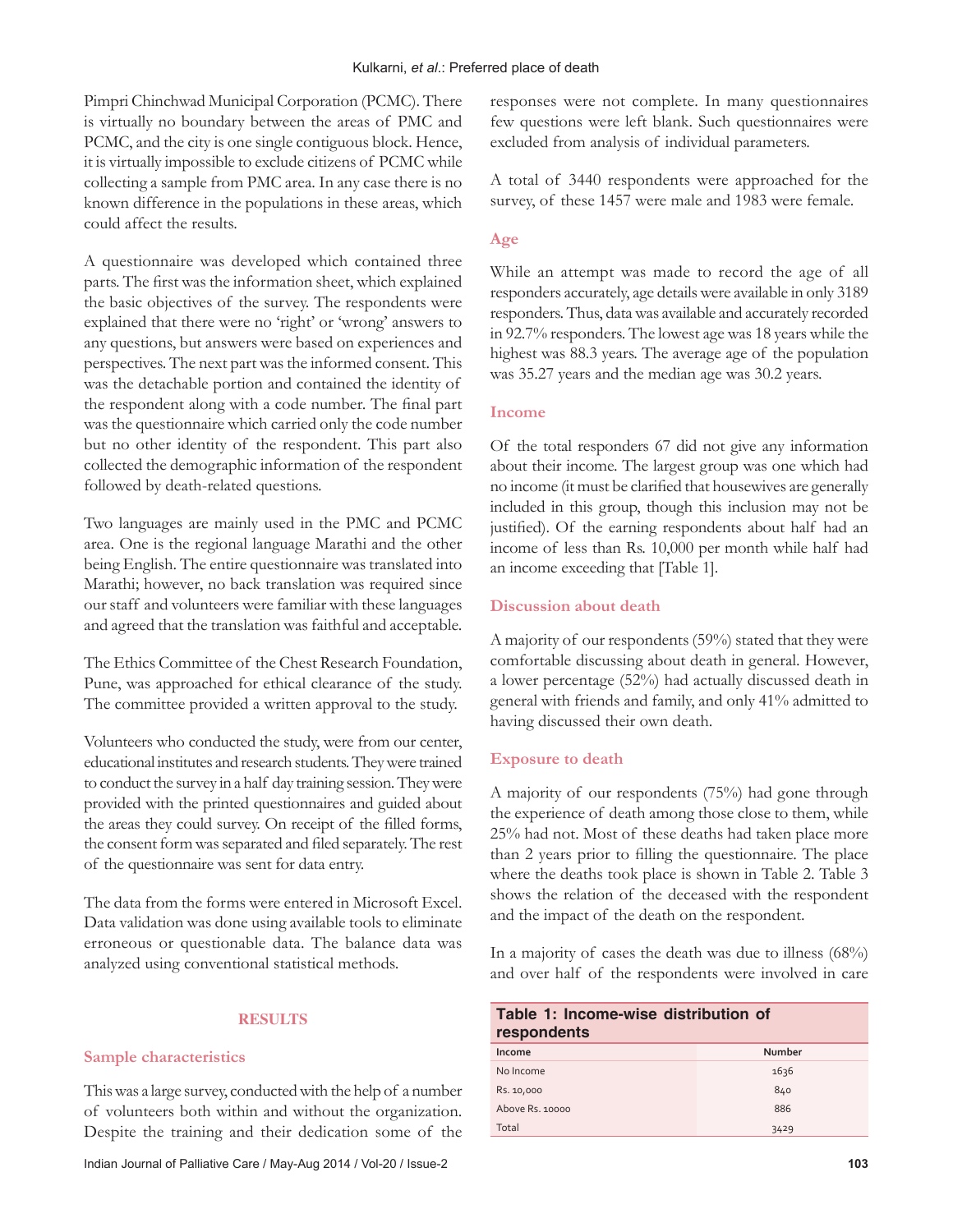giving (62%). Each death, whether of a parent or other relatives made the respondents think of their own death, but the percentage was steady and did not vary. It appears that in each group between 50% and 60% thought of death as a result of any death in their relatives or friends, and 41% even pondered about the preferred place of death.

The preferred place of death for the entire survey population was home (83%) followed by elsewhere (9.2%) and lastly hospital (7.7%). It was noted that the preference for home was slightly greater in female respondents (85.2%) as against males (79.1%), as shown in Table 4.

### **DISCUSSION**

Care of the dying is one of the core aspects of palliative care. Supporting the patient and honoring his/her last wishes gives dignity to death, which the disease cannot take away. For many patients of cancer this is the least that can be done in a country where palliative care is so thinly spread. The vulnerability of such patients is so extreme

| Table 2: Place of death |        |  |  |  |
|-------------------------|--------|--|--|--|
| Place                   | Number |  |  |  |
| No reply                | 876    |  |  |  |
| Home                    | 1328   |  |  |  |
| Hospital                | 1051   |  |  |  |
| Others                  | 174    |  |  |  |
| Total                   | 3429   |  |  |  |

| Table 3: Impact of death on respondents |        |                          |                             |    |  |  |
|-----------------------------------------|--------|--------------------------|-----------------------------|----|--|--|
| <b>Relation of</b>                      | Number | Impact on respondent     | % made to think<br>of death |    |  |  |
| deceased                                |        | <b>SD</b><br>Mean impact |                             |    |  |  |
| Parent                                  | 832    | 4.10                     | 1.37                        | 52 |  |  |
| Sibling                                 | 134    | 4.04                     | 1.34                        | 53 |  |  |
| Children                                | 43     | 4.11                     | 1.38                        | 58 |  |  |
| Spouse                                  | 104    | 4.57                     | 1.0                         | 55 |  |  |
| Other<br>relatives                      | 1266   | 3.44                     | 1.38                        | 52 |  |  |
| <b>Friends</b>                          | 159    | 3.5                      | 1.35                        | 54 |  |  |
| Total                                   |        |                          |                             |    |  |  |

SD-Standard deviation

| Table 4: Preferred place of death (total response) |
|----------------------------------------------------|
|----------------------------------------------------|

| Response | Overall<br>response |       | Male<br>respondents |       | Female<br>respondents |       |
|----------|---------------------|-------|---------------------|-------|-----------------------|-------|
|          | Number              | % age | Number              | % age | Number                | % age |
| No reply | 23                  | 0.7   | 17                  | 1.1   | 6                     | 0.3   |
| Home     | 2856                | 83.02 | 1166                | 79.1  | 1690                  | 85.2  |
| Hospital | 267                 | 7.7   | 100                 | 6.8   | 167                   | 8.4   |
| Others   | 310                 | 9.01  | 190                 | 12.9  | 120                   | 6.0   |
| Total    | 3456                |       | 1473                |       | 1983                  |       |

that no decisions are left to the patient, everything from where is the patient to be treated, to where he is to die is decided by others. It is time that the patient is allowed to exercise his choice at least in the place of death.

*Advanced Directives* are not common in our country, neither are they legally enforceable. There is little patients can do to protect their interests as they slip down the slope toward death, losing their autonomy steadily as they go nearer and nearer to death. It is essential that we ask the patients for their preference for place of care and death.

An overwhelming majority of our respondents preferred the place of death at home. Overall the choice of home was noted in 83.02% of all responders as shown in Table 4. Among women the preference for home was seen in 85.2% while in men this preference was voiced by 79.1% respondents. The difference was minor and not statistically significant, yet such differences have been found by others too.

In our sample there was a bias toward younger population. This could be because most of volunteers were young; they chose respondents of their own age group. There is also a greater and easier availability of the younger respondents. A volunteer visiting an educational institute would find large number of youngsters who are willing to take the survey, hence the bias.

A large number of studies have been conducted, elsewhere in the world, and an overwhelming majority of respondents was found to wish to die at home. In Germany, 98% of dementia patients and 77.5% of their relatives preferred to die at home as reported by Pinzon *et al*. [27] In the same country, 93.8% of healthy people wanted to die at home, 0.7% in a hospital, 2.8% in palliative care setting, 2.4% in a nursing home, and 0.3% elsewhere as reported by Escobar Pinzon *et al*. [28] In the US Fischer *et al*. [29] reported that 75% of hospitalized patients preferred to die at home while Wilson<sup>[30]</sup> reported that in Canada 70.8% of people preferred to die at home. Miccinesi *et al*. [31] found that 67% of patients with advanced cancer in Italy preferred to die at home, and Brogaard *et al.*<sup>[7]</sup> found preference for home death among 71% of Danish cancer patients. As per the observations of Becarro *et al.*,<sup>[32]</sup> there was a wide difference between the preferred place and the actual place of death among Italian patients, they suggested that policymakers should ensure healthcare providers to meet patients preferences, making conditions conducive to home deaths. Gomes et al.<sup>[33]</sup> conducted a multinational telephonic survey and found that the preference for home death was 51% from Portugal and above 70% in Netherlands, Flanders,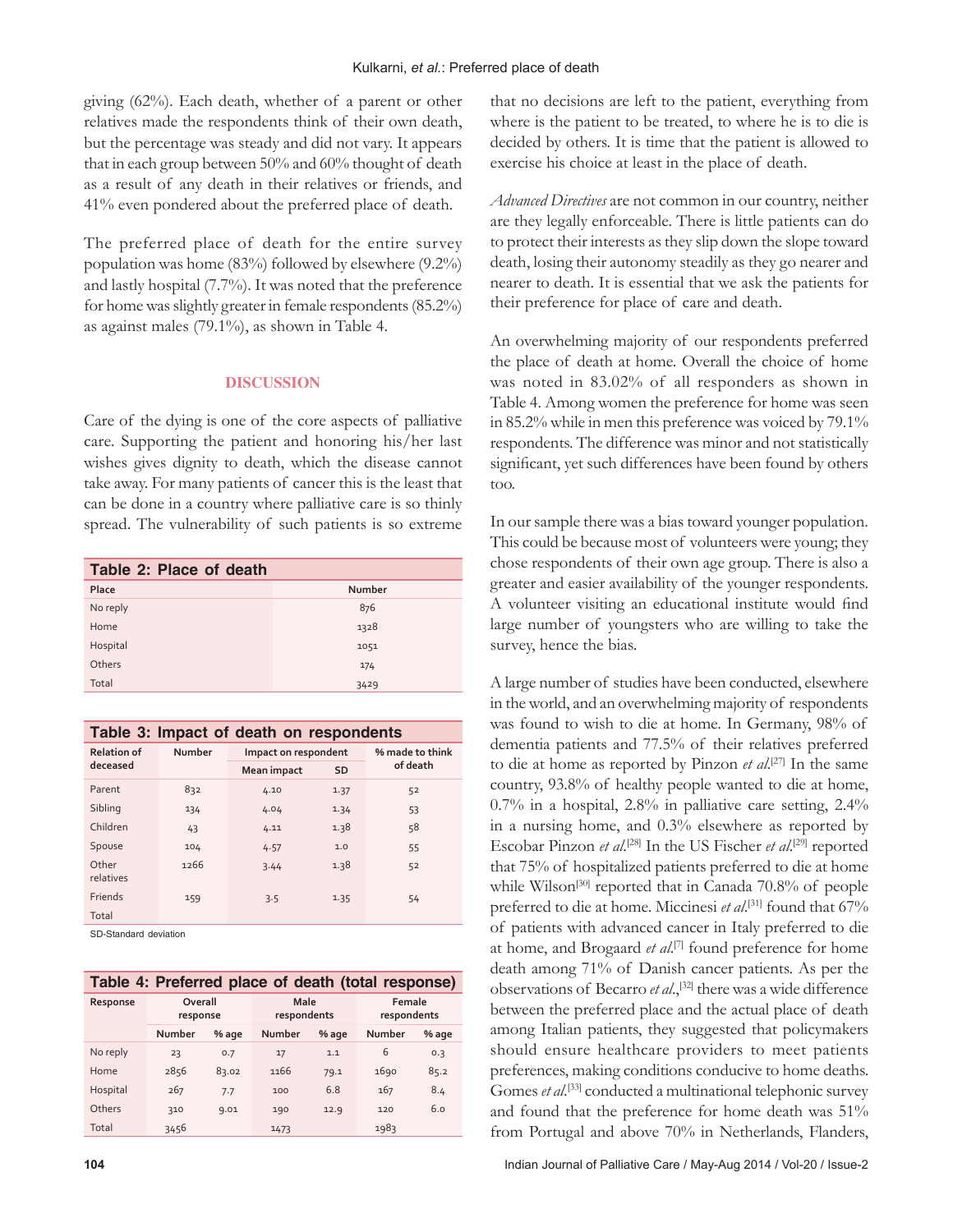Spain Germany and England. They identified conditions and values as factors that influence the preference for the place for dying, but not experiences of death or dying. In a large survey in Japan Yamagishi *et al*. [8] found that about 50% showed a preference for home both among the general population and among cancer patients. Fukui *et al*. [9] found in another survey in Japan that 44% of the general population preferred home, 15% preferred hospital, 19% preferred palliative care unit, 10% preferred public nursing home, 2% preferred private nursing home, and the remaining 11% was unsure about their preferred place of death.

Neergaard et al.<sup>[34]</sup> investigated where Danish cancer patients preferred to die and whether this preference changed during the course of palliative care. The preferred place of death was home for 80.7% of patients, but during palliative care this preference weakened to reach 64.4%. In Turkey, 63% of patients stated that they would like to know all the details about their disease and they preferred a sudden, painless death, without any intervention at the last moment, but Durusoy *et al.*<sup>[35]</sup> found that their preference was for a hospital death, result quite contrary to those observed elsewhere.

In many counties including the UK, a low percentage of patients achieve their desire for dying at the place of preference and hence an attempt is being made to discharge the patients in time to die at home as reported by Moback et al.<sup>[36]</sup> The efficacy of the end-of-life healthcare strategy of the UK Department of Health was evaluated by Gerrard et al.<sup>[37]</sup> The preferred place of care (PPC) wishes were ascertained for 87% of the patients seen by the team. The PPC was achieved in 76% of cases. The number of patients wishing to die in hospital significantly increased over the audit cycle (from 10% to 30%) over a period of 2 years.

To date we have not found a single study on the preferred place of death having been conducted in India or other countries of the subcontinent. The present study stands out in this respect, and is the first of its kind. Since India differs from most countries where studies on preference of place of death have been conducted, we were not really sure of what Indian data would reveal. The economic conditions, availability of medical support, family networks are so greatly different that we expected a totally different result but were surprised that our results showed little difference from that of many countries.

The results demonstrate that human preferences are similar in many parts of the world, and there is little if any, difference in the preference of people when it comes to the desired place of death. The study reveals that end of life preferences are not influenced by geography, politics, religion, economics, medical facilities or culture. Barring Portugal and Turkey, people across the world seems to prefer home as the preferred place of death. We are all human, and at least towards the end of life, we think alike.

Very often there is little congruence between the wishes of the patients and those of care givers. While patients would like end-of-life care at home, not all care givers are comfortable. Care givers are often aware of their own shortcomings in terms of expertise, or of their ability to provide adequate medication or supportive therapy. Increasing patient-family congruence on preferred place of death not only requires knowledge of the patient's prognosis and advance planning by both parties but also making available the equipment and medication for terminal care. Tang *et al*.<sup>[38]</sup> suggest that support to family caregivers will ensure that managing patients dying at home does not create an intolerable burden for family caregivers.

There is a difference between the place of care and place of death notes Agar *et al*.,[39] in so far as patient's preference seems to be concerned. In an idealist situation, most patients will be taken care of at home and will die at home. Medical facilities are better in the western and developed world, the high doctor to patient ratio, the easy availability of hospital beds and the round the clock services that are affordable, in addition to almost 100% insurance coverage. These make conditions in these countries incomparable to those in India, yet governmental efforts should continue toward helping patients die at the place they prefer.

Home is where we are most comfortable, and in times of crises we would like to be back home. We return to this place to celebrate and mourn, it is strange that home is also synonymous with death. In prose and verse, home has been compared with the eventual resting place. Rabindranath Tagore's 'The Home Coming' allegorically defines the final destination as home, while the following lines adorn the gravestone of RL Stevenson. This be the verse you grave for me Here he lies, where he longed to be Home is the sailor, home from sea

And the hunter, home from the hill

It is hardly surprising that most patients want to go home.

## **CONCLUSIONS**

The structured survey among general population in and around Pune, revealed that majority of the respondents prefer home, as the place of death. The next preference